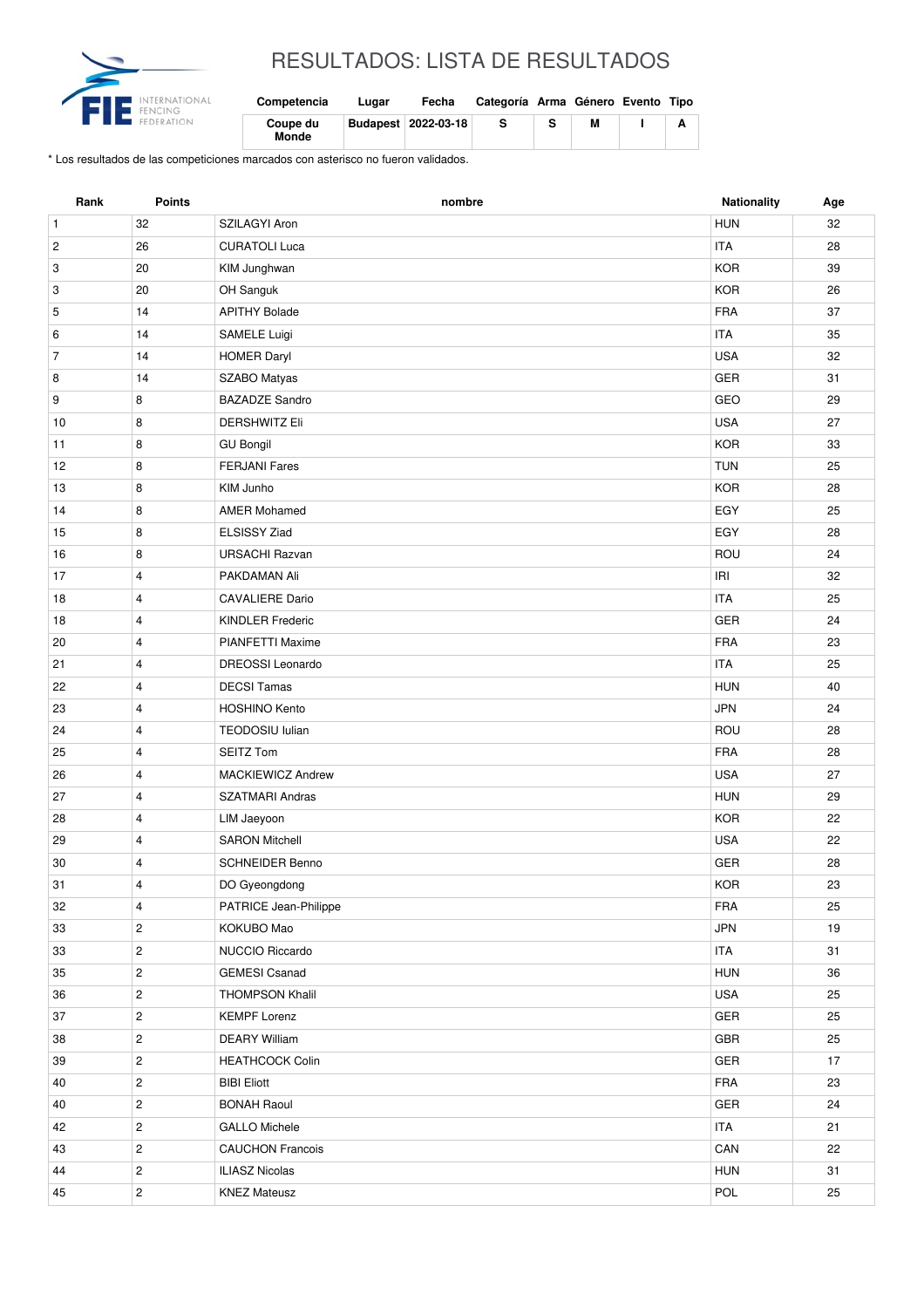| Rank | <b>Points</b>           | nombre                         | <b>Nationality</b> | Age |
|------|-------------------------|--------------------------------|--------------------|-----|
| 46   | $\overline{c}$          | <b>BAHER ARASBARAN Farzad</b>  | IRI                | 29  |
| 47   | $\overline{c}$          | <b>WILLIAMS Grant</b>          | <b>USA</b>         | 26  |
| 48   | $\mathbf{2}^{\prime}$   | <b>ARPINO Alberto</b>          | <b>ITA</b>         | 24  |
| 49   | $\overline{\mathbf{c}}$ | LOW Ho Tin                     | <b>HKG</b>         | 30  |
| 50   | $\mathbf{2}$            | <b>BIALECKI Cezary</b>         | POL                | 23  |
| 51   | $\overline{c}$          | <b>HEATHCOCK Antonio</b>       | <b>GER</b>         | 20  |
| 52   | $\mathbf{2}$            | LEE Jonghyun                   | <b>KOR</b>         | 27  |
| 53   | $\mathbf{2}$            | HORVATH Gergo                  | <b>HUN</b>         | 20  |
| 53   | $\overline{2}$          | RAHBARI Mohammad               | IRI                | 31  |
| 55   | $\mathbf{2}^{\prime}$   | <b>KOSSUTH Balint</b>          | <b>HUN</b>         | 26  |
| 56   | $\overline{c}$          | REPETTI Giovanni               | <b>ITA</b>         | 34  |
| 57   | $\overline{c}$          | <b>REA Mattia</b>              | <b>ITA</b>         | 21  |
| 58   | $\overline{c}$          | <b>YILDIRIM Enver</b>          | <b>TUR</b>         | 27  |
| 59   | $\mathbf{2}^{\prime}$   | <b>RIKITAKE Yuto</b>           | <b>JPN</b>         | 20  |
| 60   | $\overline{c}$          | <b>STREETS Kaito</b>           | <b>JPN</b>         | 28  |
| 61   | $\overline{c}$          | <b>CHUNG Hojin</b>             | <b>KOR</b>         | 28  |
| 62   | $\overline{c}$          | OLLIVIER Leandre               | FRA                | 23  |
| 63   | $\overline{\mathbf{c}}$ | <b>ARFA Fares</b>              | CAN                | 28  |
| 64   | $\overline{c}$          | <b>ALMUTAIRI Adel</b>          | KSA                | 24  |
| 65   | $\mathbf{1}$            | <b>NERI Matteo</b>             | <b>ITA</b>         | 23  |
| 66   | $\mathbf{1}$            | <b>HESHAM Ahmed</b>            | EGY                | 16  |
| 67   | 1                       | TE VELDE Noah                  | <b>USA</b>         | 21  |
| 68   | $\mathbf{1}$            | <b>GORDON Shaul</b>            | CAN                | 28  |
| 69   | $\mathbf{1}$            | YOSHIDA Tamon                  | <b>JPN</b>         | 22  |
| 70   | 1                       | <b>BRAVO</b> Inaki             | <b>ESP</b>         | 24  |
| 71   | $\mathbf{1}$            | HERNANDEZ CABALLERO Andres     | <b>ESP</b>         | 26  |
| 71   | $\mathbf{1}$            | <b>MOATAZ Medhat</b>           | EGY                | 22  |
| 73   | $\mathbf{1}$            | <b>PATRICE Sebastien</b>       | <b>FRA</b>         | 22  |
| 74   | $\mathbf{1}$            | <b>ZEA Gibran</b>              | <b>MEX</b>         | 25  |
| 75   | $\mathbf{1}$            | ARCHVADZE Vakhtangi            | GEO                | 20  |
| 76   | $\mathbf{1}$            | <b>SANTANA Hudson</b>          | <b>PUR</b>         | 21  |
| 77   | $\mathbf{1}$            | ALBAHRANI Ali                  | KSA                | 19  |
| 77   | $\mathbf{1}$            | HO Sze Long Aaron              | <b>HKG</b>         | 27  |
| 79   | $\mathbf{1}$            | YOSHIDA Kento                  | <b>JPN</b>         | 30  |
| 80   | $\mathbf{1}$            | PALACIOS MURILLO Mario Alberto | COL                | 27  |
| 81   | 1                       | PROSSE Mael                    | <b>BEL</b>         | 21  |
| 82   | $\mathbf{1}$            | <b>BONSANTO Francesco</b>      | <b>ITA</b>         | 27  |
| 83   | $\mathbf{1}$            | <b>EFTIMIE Sorin</b>           | ROU                | 27  |
| 84   | $\mathbf{1}$            | <b>PECH Miklos</b>             | <b>HUN</b>         | 26  |
| 85   | $\mathbf{1}$            | <b>FOSCHINI Gabriele</b>       | <b>ITA</b>         | 32  |
| 86   | $\mathbf{1}$            | LOPEZ DE GUERENU Jorge         | <b>ESP</b>         | 22  |
| 87   | $\mathbf{1}$            | <b>SCHICKELE Florian</b>       | FRA                | 22  |
|      |                         |                                |                    |     |
| 88   | $\mathbf{1}$            | MOATAZ Adham                   | EGY                | 19  |
| 89   | 1                       | SINGH Karan Singh              | <b>IND</b>         | 23  |
| 90   | $\mathbf{1}$            | <b>TCHEISHVILI Nikoloz</b>     | GEO                | 22  |
| 91   | $\mathbf{1}$            | <b>NAGY Martin</b>             | <b>HUN</b>         | 24  |
| 92   | 1                       | <b>TSUMORI Shido</b>           | <b>JPN</b>         | 19  |
| 93   | $\mathbf{1}$            | <b>FROHLICH Balint</b>         | <b>HUN</b>         | 21  |
| 94   | $\mathbf{1}$            | CIDU Matei                     | ROU                | 22  |
| 95   | $\mathbf{1}$            | PUY Sebestyen                  | <b>HUN</b>         | 31  |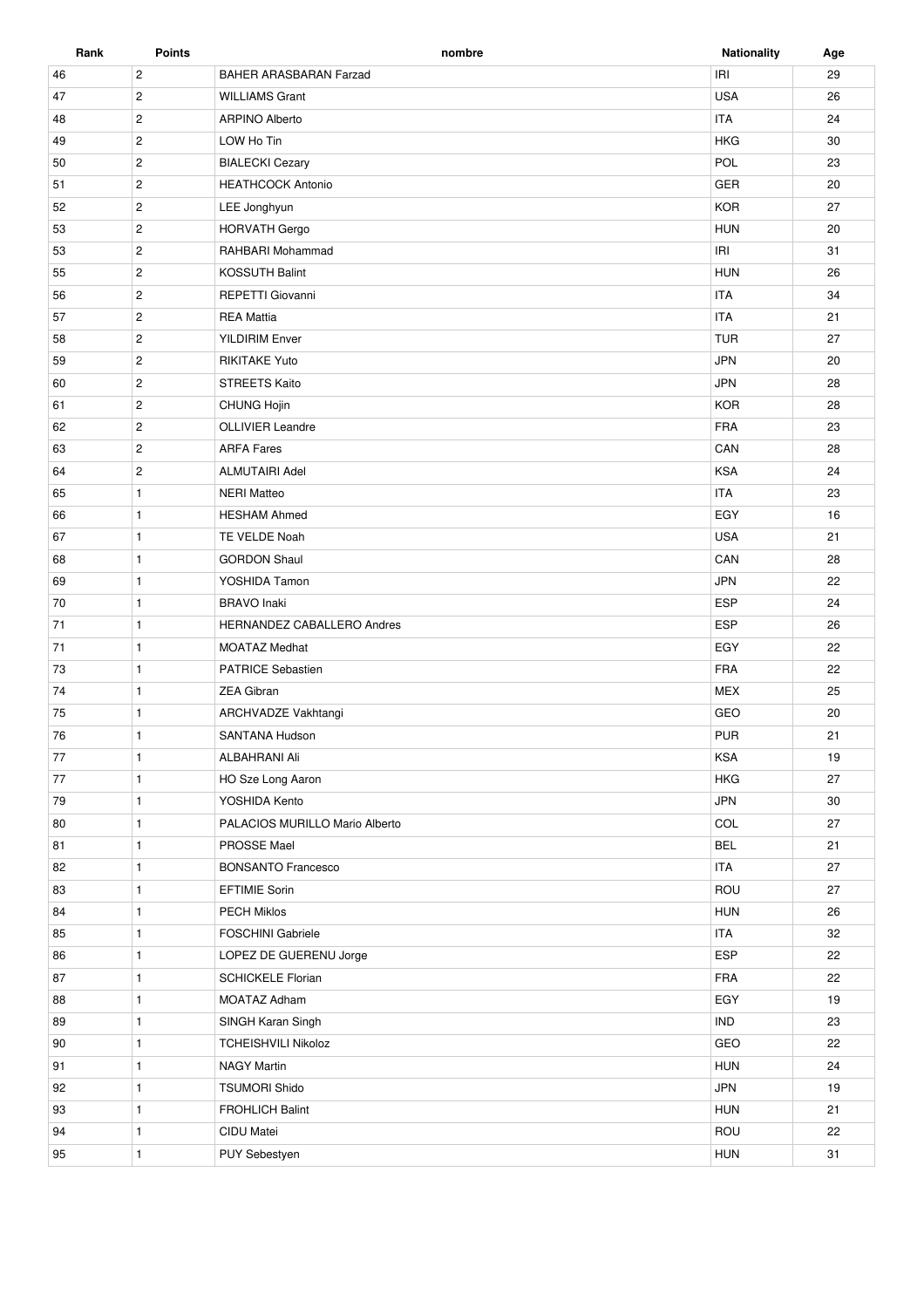| Rank | <b>Points</b> | nombre                   | <b>Nationality</b> | Age |
|------|---------------|--------------------------|--------------------|-----|
| 96   | $\mathbf{1}$  | FERNANDEZ BLANCO Oscar   | ESP                | 24  |
| 97   | 0,5           | SRINUALNAD Voragun       | <b>THA</b>         | 23  |
| 98   | 0,5           | VIGH Benedek             | <b>HUN</b>         | 18  |
| 99   | 0,5           | KACZKOWSKI Krzysztof     | POL                | 25  |
| 100  | 0,5           | MANDOV Ivan              | <b>BUL</b>         | 24  |
| 101  | 0,5           | <b>RABB Krisztian</b>    | <b>HUN</b>         | 21  |
| 102  | 0,5           | LUCCHETTI Stefano Ivan   | ARG                | 25  |
| 103  | 0,5           | <b>AILINCA Rares</b>     | ROU                | 21  |
| 104  | 0,5           | <b>SKEETE Kamar</b>      | <b>USA</b>         | 21  |
| 105  | 0,5           | <b>CUELLAR Sebastian</b> | COL                | 26  |
| 106  | 0,5           | <b>TANISHITA Naoya</b>   | <b>JPN</b>         | 22  |
| 107  | 0,5           | <b>MEKA Valentin</b>     | <b>GER</b>         | 19  |
| 108  | 0,5           | FERJANI Ahmed            | <b>TUN</b>         | 22  |
| 109  | 0,5           | <b>BENEDICT Nicolaus</b> | AUT                | 22  |
| 110  | 0,5           | <b>PINTER Levente</b>    | <b>HUN</b>         | 20  |
| 111  | 0,5           | <b>DRAGOMIR George</b>   | ROU                | 23  |
| 112  | 0,5           | SHIRAI Hiromu            | <b>JPN</b>         | 27  |
| 113  | 0,5           | FOTOUHI Mohammad         | <b>IRI</b>         | 32  |
| 114  | 0,5           | <b>BAZADZE Beka</b>      | GEO                | 33  |
| 115  | 0,5           | LEE Chun Lam Marco       | <b>HKG</b>         | 17  |
| 116  | 0,5           | <b>WEI Andrew</b>        | CAN                | 21  |
| 117  | 0,5           | PAN Jack                 | CAN                | 18  |
| 118  | 0,5           | CABALLERO Rogelio        | <b>ESP</b>         | 21  |
| 119  | 0,5           | <b>ROUSSET Nicolas</b>   | GEO                | 34  |
| 119  | 0,5           | ZMAU Alexandru           | ROU                | 21  |
| 121  | 0,5           | <b>ALAMMARI Amaar</b>    | <b>KUW</b>         | 25  |
| 122  | 0,5           | <b>NAGY Pal</b>          | <b>HUN</b>         | 37  |
| 123  | 0,5           | <b>HIWATASHI Reo</b>     | <b>JPN</b>         | 19  |
| 124  | 0,5           | <b>DODDO Andrew</b>      | <b>USA</b>         | 24  |
| 124  | 0,5           | <b>EMURA Ryohei</b>      | <b>JPN</b>         | 21  |
| 126  | 0,5           | <b>BOOTH Zaheer</b>      | <b>USA</b>         | 27  |
| 127  | 0,5           | <b>HAYNES Luke</b>       | GBR                | 21  |
| 128  | 0,5           | <b>BOUREAU Paco</b>      | <b>FRA</b>         | 21  |
| 129  | 0,25          | <b>BONAH Luis</b>        | GER                | 25  |
| 129  | 0,25          | SATTARKHAN Nazarbay      | KAZ                | 24  |
| 131  | 0,25          | <b>ALLEN Samuel</b>      | GBR                | 18  |
| 131  | 0,25          | KUTCHUKHIDZE Lasha       | GEO                | 18  |
| 131  | 0,25          | SZCZEPANIK Piotr         | POL                | 22  |
| 134  | 0,25          | COZMULEANU Codrin        | ROU                | 26  |
| 134  | 0,25          | <b>HAMILTON Zachary</b>  | GBR                | 23  |
| 136  | 0,25          | SZABO Marton             | <b>HUN</b>         | 19  |
| 137  | 0,25          | RETCHIA Vazha            | GEO                | 23  |
| 138  | 0,25          | <b>MARTINE Thomas</b>    | <b>FRA</b>         | 23  |
| 139  | 0,25          | STOYCHEV Todor           | <b>BUL</b>         | 19  |
| 140  | 0,25          | CHAN Lok Hei Royce       | <b>HKG</b>         | 18  |
| 141  | 0,25          | PAPAI Roland             | <b>HUN</b>         | 21  |
| 142  | 0,25          | <b>JARRY Samuel</b>      | <b>FRA</b>         | 21  |
| 143  | 0,25          | <b>NOSEDA Szabolcs</b>   | <b>HUN</b>         | 21  |
| 144  | 0,25          | <b>MORAN Yago</b>        | <b>ESP</b>         | 19  |
| 145  | 0,25          | SCHLAFFER Leon           | GER                | 22  |
|      |               |                          |                    |     |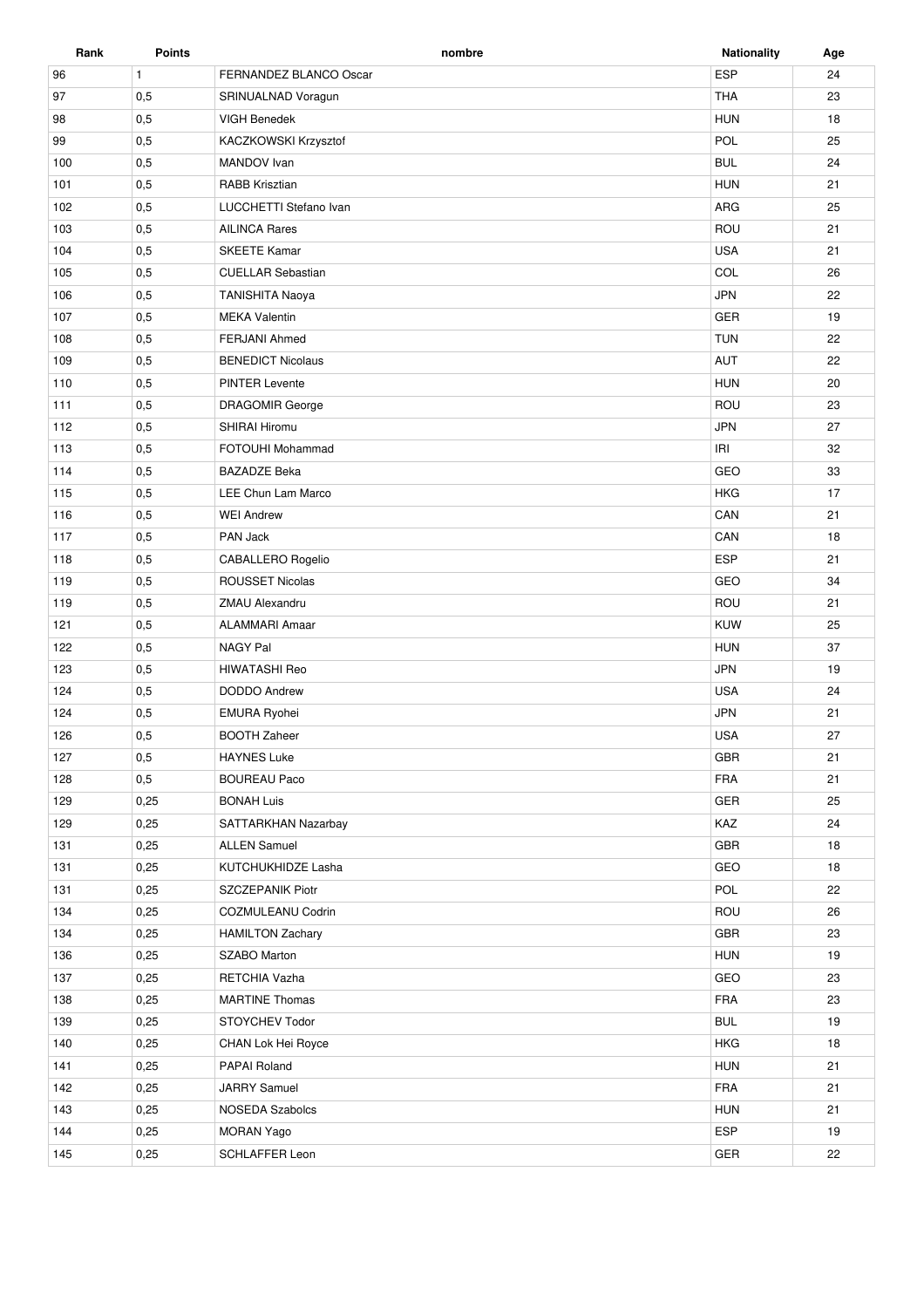| Rank       | <b>Points</b> | nombre                            | <b>Nationality</b> | Age      |
|------------|---------------|-----------------------------------|--------------------|----------|
| 146        | 0,25          | <b>MADRIGAL Santiago</b>          | ESP                | 18       |
| 146        | 0,25          | SAUNDERS Brynmor                  | GBR                | 28       |
| 148        | 0,25          | <b>COLLEAU Charles</b>            | <b>FRA</b>         | 26       |
| 149        | 0,25          | PECH Kornel                       | <b>HUN</b>         | 17       |
| 150        | 0,25          | <b>HAEKERD Ruangrit</b>           | <b>THA</b>         | 30       |
| 151        | 0,25          | <b>HOWES Nicholas</b>             | <b>GBR</b>         | 24       |
| 151        | 0,25          | NOFAL Zevad                       | EGY                | 18       |
| 153        | 0,25          | <b>FRUMGARZTS David</b>           | <b>ISR</b>         | 19       |
| 154        | 0,25          | <b>ALFADHLI Mohammed</b>          | KUW                | 19       |
| 155        | 0,25          | GALGOCZY Tamas                    | <b>HUN</b>         | 25       |
| 156        | 0,25          | KAKAURIDZE Goga                   | GEO                | 22       |
| 157        | 0,25          | <b>CACEK Matyas</b>               | CZE                | 17       |
| 157        | 0,25          | <b>FLOREZ Carlos</b>              | <b>ESP</b>         | 21       |
| 159        | 0             | CHOW Chung Hei                    | <b>HKG</b>         | 20       |
| 159        | 0             | PEREZ MARTIN Julio Manuel         | ESP                | 21       |
| 161        | 0             | ALVAREZ Ricardo                   | CHI                | 24       |
| 162        | 0             | <b>CORREA VILA Luis</b>           | COL                | 26       |
| 163        | 0             | <b>BAAKEN Matyas</b>              | <b>HUN</b>         | 21       |
| 164        | 0             | CHANG Chi Hin Cyrus               | <b>HKG</b>         | 30       |
| 165        | 0             | WIRIYATANGSAKUL Panachai          | <b>THA</b>         | 22       |
| 166        | 0             | <b>CROMIE Max</b>                 | <b>GBR</b>         | 19       |
| 167        | 0             | LILLO Gerardo                     | <b>ESP</b>         | 22       |
| 168        | 0             | <b>CHAN Cheuk Him</b>             | <b>HKG</b>         | 25       |
| 169        | $\mathbf 0$   | DE ROBBIO Francesco               | CRO                | 26       |
| 170        | 0             | DE RIDDER Arne                    | <b>BEL</b>         | 22       |
| 171        | 0             | DI MARTINO Pietro Jose            | ARG                | 25       |
| 171        | 0             | <b>HALLIWELL Barnaby</b>          | GBR                | 22       |
| 173        | 0             | <b>GONZALEZ ROMERO Edwin</b>      | COL                | 36       |
| 174        | 0             | <b>HATTALERT Jatupat</b>          | <b>THA</b>         | 20       |
| 175        | 0             | <b>KRAJNC Peter</b>               | <b>SLO</b>         | 19       |
| 176        | $\mathbf 0$   | ALQUDIHI Ahmed                    | <b>KSA</b>         | 24       |
| 176        | 0             | CARVAJAL CUSTODIO Edgar Alexander | COL                | 23       |
| 176        | 0             | <b>DINU Nicholas</b>              | CAN                | 20       |
| 176        | 0             | PEKELMAN Bruno                    | <b>BRA</b>         | 22       |
| 180        | $\mathbf 0$   | RAKHMANALI Mukhamedali            | KAZ                | 28       |
| 181        | 0             | RESTREPO MONSALVE Wilber Alonso   | COL                | 35       |
| 181        | 0             | VANNIEUWENBORGH Gijs              | <b>BEL</b>         | 19       |
| 183        | 0             | TROCHEZ Pablo                     | COL                | 24       |
| 184        | 0             | <b>GOUGOULIAS Olympios</b>        | GBR                | 20       |
| 184        | 0             | <b>WENNEMAR Bas</b>               | GER                | 23       |
| 186        | 0             | HO Pak Lam Hugo                   | <b>HKG</b>         | 16       |
| 186        | 0             | <b>MUELLER Max Laurin</b>         | GER                | 19       |
| 188        | 0             | <b>ONDRIK Konrad</b>              | <b>HUN</b>         | 19       |
| 188        | 0             | YIP Justin                        | <b>HKG</b>         | 17       |
| 190        | 0             | YAKO George                       | AUS                | 29       |
| 191        | $\mathbf 0$   | <b>BERKAY Deniz</b>               | TUR                | 27       |
|            |               |                                   | KUW                |          |
| 192<br>193 | 0             | ALSHAMLAN Bandar<br>IAM Jethro    | <b>HKG</b>         | 25<br>28 |
|            | 0             |                                   |                    |          |
| 194        | 0             | ALBAQAMI Saad                     | KSA                | 22       |
| 194        | $\mathbf 0$   | <b>RAIKIN Dimitar</b>             | <b>BUL</b>         | 20       |